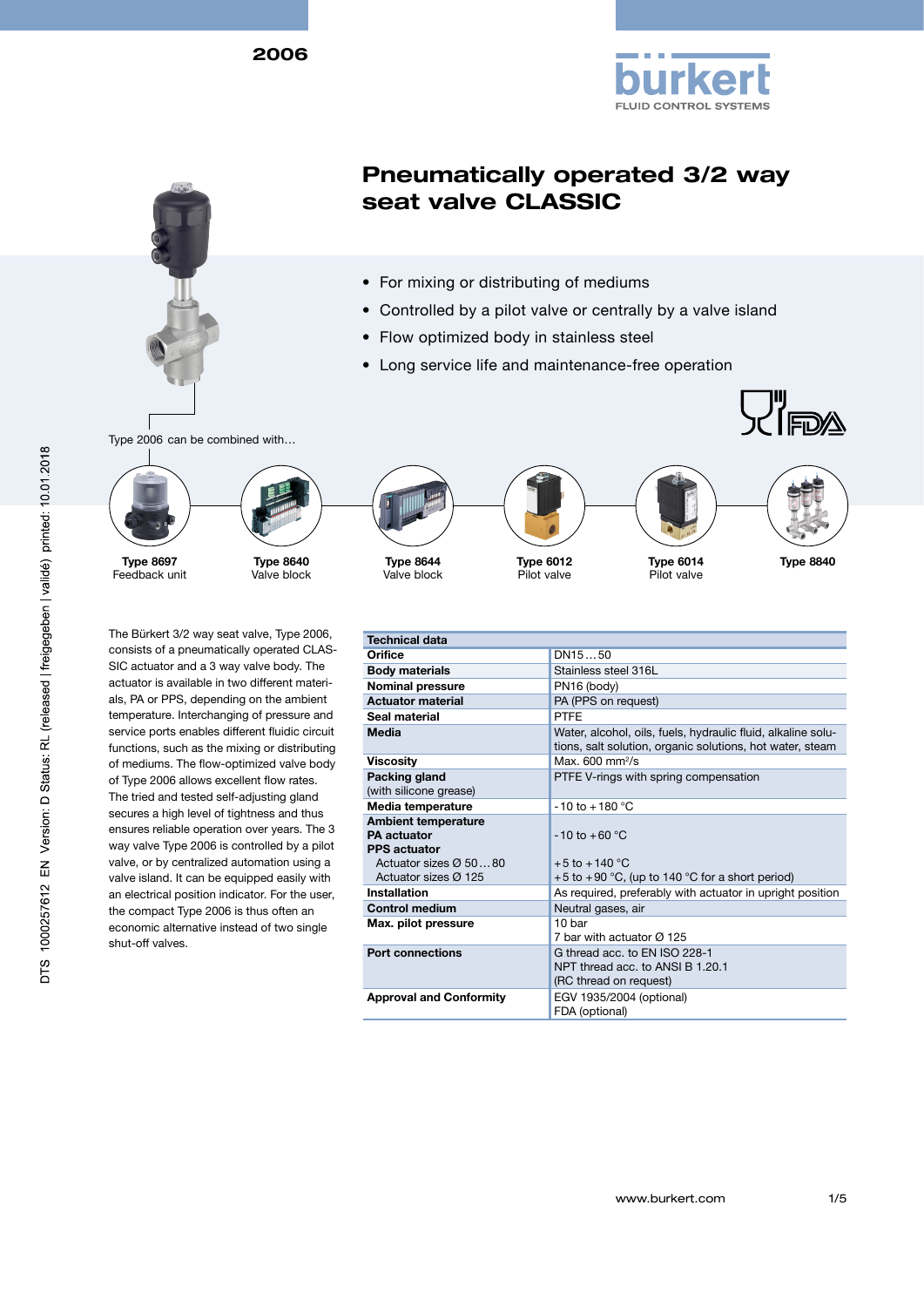# **burkert**

#### **Materials**



| <b>Description</b> |                       | <b>Material</b>                                                             |
|--------------------|-----------------------|-----------------------------------------------------------------------------|
| 1                  | Transparent cap       | Polycarbonate (PC)<br>(with PPS - actuator PSU)                             |
| 2                  | O-Ring                | <b>FKM</b>                                                                  |
| 3                  | Actuator              | Polyamide (PPS)                                                             |
| 4                  | Pilot air ports G 1/4 | Stainless steel 1.4305                                                      |
| 5                  | Cylinder seal         | <b>NBR</b><br>(with PPS - actuator FKM)                                     |
| 6                  | Spindle seal          | <b>PTFE</b>                                                                 |
| 7                  | Tuhe <sup>2</sup>     | Stainless steel 1.4401 / 316<br>Stainless steel 1.4404 / 316L <sup>3)</sup> |
| 8                  | Tension spring        | Stainless steel 1.4310                                                      |
| 9                  | Nipple <sup>2</sup>   | Stainless steel 1.4401 / 316<br>Stainless steel 1.4404 / 3161 <sup>3</sup>  |
| 10                 | Wiper                 | <b>PTFE</b><br>PEEK <sup>1)</sup>                                           |
| 11                 | Spindle               | Stainless steel 1.4404 / 316L                                               |
| 12                 | Plug                  | Stainless steel 1.4404 / 316L                                               |
| 13                 | Seals                 | <b>PTFE</b>                                                                 |
| 14                 | Valve body            | Stainless steel 1.4404 / 316L                                               |
| 15                 | Seat nipple           | Stainless steel 1.4404 / 316L                                               |

<sup>1)</sup> For actuator size 125 mm

<sup>2)</sup> One-piece with the drive sizes 63 mm to 125 mm

3) For actuator sizes 63 mm to 125 mm

### Temperature chart

■ Note: For PA actuators in the sizes 50 and 63, the combination of max. media temperature and max. ambient temperature is as shown in the following chart:

Ambient temperature °C

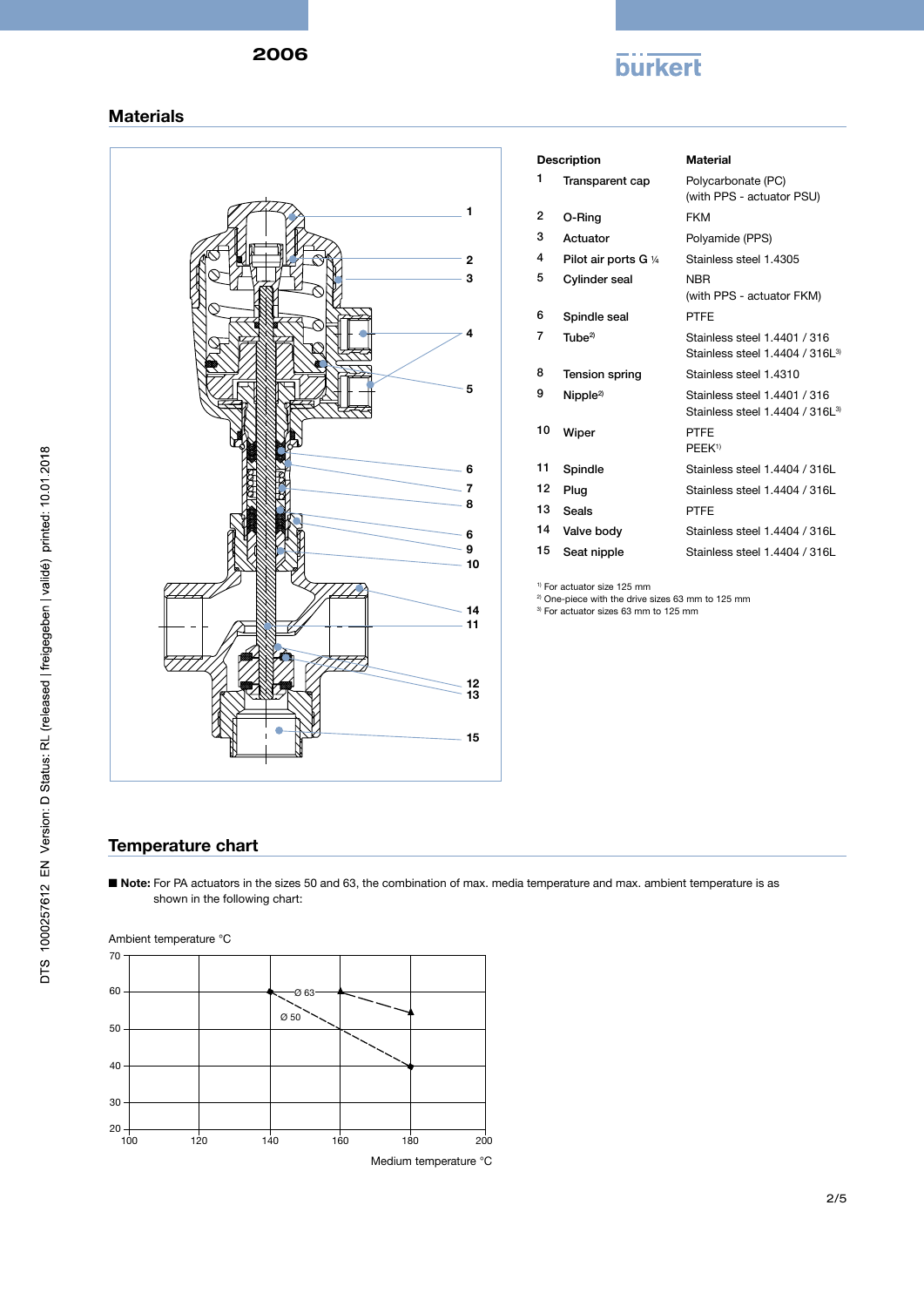# **burkert**

## Connections for fluidic circuit functions C, D, E and F

Actuator with control function A When de-energised port connection 1 is closed with spring

| <b>Fluidic</b><br>circuit<br>function |                | <b>Connection - port</b> |                |
|---------------------------------------|----------------|--------------------------|----------------|
|                                       | 1              | $\overline{2}$           | 3              |
| C                                     | P              | A                        | R              |
| D                                     | R              | A                        | P              |
| E                                     | P <sub>1</sub> | A                        | P <sub>2</sub> |
| F                                     | А              | P                        | B              |
|                                       |                |                          |                |

A, B service ports P, P1, P2 pressure ports

R exhaust port







E

F



 $1 | 3$ 

2(P)

When de-energised, pressure port 1 closed, service port 2 exhausted

When de-energised, pressure port 3 connected to service port 2, exhaust port 1 closed

#### Mixer valve

When de-energised, pressure port 3 connected to service port 2, pressure port 1 closed

#### Distributor valve

When de-energised, pressure port 2 connected to service port 3, service port 1 closed

## Dimensions [mm]



| <b>Orifice</b> | <b>Actuator</b><br>size Ø | Port<br>connection D            | A   | E   | H   | T  |
|----------------|---------------------------|---------------------------------|-----|-----|-----|----|
| 15             | 50                        | $G\mathcal{V}_2$                | 85  | 64  | 178 | 54 |
|                | 63                        |                                 |     | 80  | 220 | 54 |
| 20             | 50                        | $G \frac{3}{4}$                 | 85  | 64  | 178 | 54 |
|                | 63                        |                                 |     | 80  | 220 | 54 |
| 25             | 63                        | G <sub>1</sub>                  | 105 | 80  | 220 | 54 |
| 32             | 80                        | G 1 <sup>1</sup> / <sub>4</sub> | 130 | 101 | 249 | 68 |
|                | 125                       |                                 |     | 158 | 345 | 68 |
| 40             | 63                        | G 1 1/2                         | 130 | 80  | 226 | 68 |
|                | 80                        |                                 |     | 101 | 249 | 68 |
|                | 125                       |                                 |     | 158 | 345 | 68 |
| 50             | 125                       | G <sub>2</sub>                  | 150 | 158 | 352 | 72 |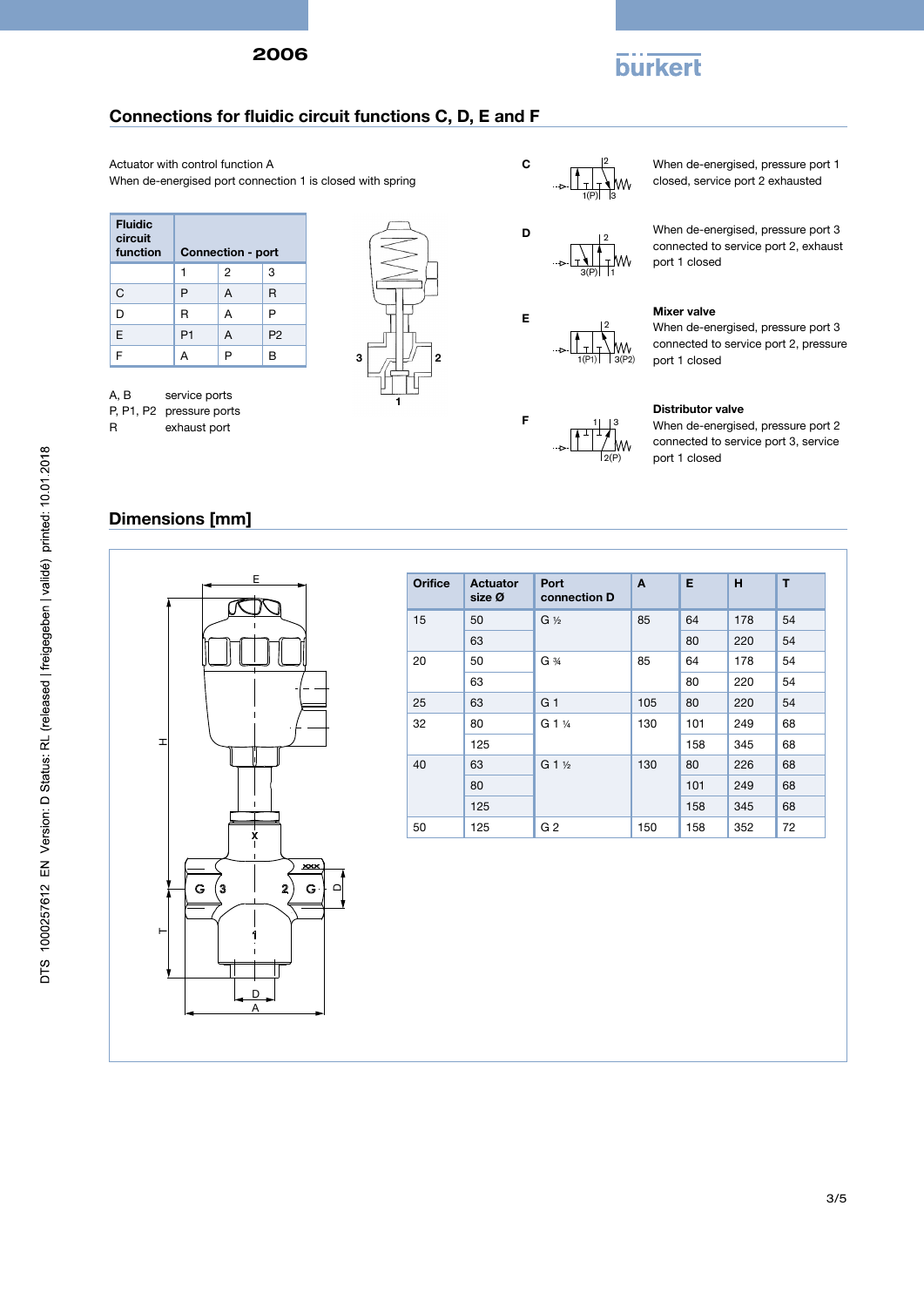

# Ordering chart for valves with port 1 closed by spring action (other versions on request)

### Threaded connection acc. to EN ISO 228-1

| Control<br>function | Port<br>connection  | Orifice<br>[mm] | Actuator<br>size Ø<br>[mm] | K <sub>v</sub> value<br>water $[m3/h]$ | $1 \rightarrow 2$ $2 \rightarrow 3$ | Min. pilot<br>pressure<br>[bar] | [bar]<br>$1 \rightarrow 2$ | Max. operating<br>pressure to 180 °C<br>$2 \rightarrow 3$<br>$2 \rightarrow 1$ | Weight<br>[kg] | Item no.<br><b>PA</b><br>actuator | Item no.<br><b>PPS</b><br>actuator |
|---------------------|---------------------|-----------------|----------------------------|----------------------------------------|-------------------------------------|---------------------------------|----------------------------|--------------------------------------------------------------------------------|----------------|-----------------------------------|------------------------------------|
| $A$ 3/2 way,        | $G\frac{1}{2}$      | 15              | 50                         | $\overline{7}$                         | 4.5                                 | 4.4                             | 11                         | 16                                                                             | 1.3            | 287191 更                          | 287202 评                           |
| normally closed     |                     |                 | 63                         | 8                                      | 4.5                                 | 4.7                             | 16                         | 16                                                                             | 1.6            | 287192 更                          | 287203 更                           |
| $(NC)$ (port1)      | $G \frac{3}{4}$     | 20              | 50                         | 9                                      | 6.2                                 | 4.4                             | 11                         | 16                                                                             | 1.3            | 287193 评                          | 287204 更                           |
|                     |                     |                 | 63                         | 11                                     | 5.6                                 | 4.7                             | 16                         | 16                                                                             | 1.6            | 287194 更                          | 287205 课                           |
|                     | G <sub>1</sub>      | 25              | 63                         | 17                                     | 11                                  | 4.9                             | 10                         | 16                                                                             | 2.1            | 287195 评                          | 287206 厘                           |
|                     | G 1 1/4             | 32              | 80                         | 32                                     | 21                                  | 6.0                             | 9                          | 16                                                                             | 4.3            | 287196 评                          | 287207 评                           |
|                     |                     |                 | 125                        | 35                                     | 24                                  | 3.4                             | 14                         | 16                                                                             | 8.1            | 287197 逆                          | 287208 厘                           |
|                     | $G_1$ $\frac{1}{2}$ | 40              | 80                         | 35                                     | 24                                  | 6.0                             | 9                          | 16                                                                             | 4.3            | 287199 评                          | 287210 更                           |
|                     |                     |                 | 125                        | 35                                     | 24                                  | 3.4                             | 14                         | 16                                                                             | 8.1            | 287200 逆                          | 287211 更                           |
|                     | G <sub>2</sub>      | 50              | 125                        | 51                                     | 35                                  | 4.3                             | 10                         | 16                                                                             | 9.5            | 287201 更                          | 287212 ਦਾ                          |

#### Threaded connection with NPT thread acc. to ANSI B 1.20.1

| Control<br>function    | Port<br>connection  | <b>Orifice</b><br>[mm] | Actuator<br>size Ø<br>[mm] |                   | K <sub>v</sub> value<br>water [m <sup>3</sup> /h] | Min.<br>pilot<br>pres-<br>sure |                   | Max. operating<br>pressure to 180 °C<br>[bar]<br>$2 \rightarrow 3$ | Weight<br>[kg] | Item no.<br>PA<br>actuator | Item no.<br><b>PPS</b><br>actuator |
|------------------------|---------------------|------------------------|----------------------------|-------------------|---------------------------------------------------|--------------------------------|-------------------|--------------------------------------------------------------------|----------------|----------------------------|------------------------------------|
|                        |                     |                        |                            | $1 \rightarrow 2$ | $2 \rightarrow 3$                                 | [bar]                          | $1 \rightarrow 2$ | $2 \rightarrow 1$                                                  |                |                            |                                    |
| A 3/2 way,             | NPT $\frac{1}{2}$   | 15                     | 50                         | 7                 | 4.5                                               | 4.4                            | 11                | 16                                                                 | 1.3            | 292542 更                   | 292553 评                           |
| normally               |                     | 15                     | 63                         | 8                 | 4.5                                               | 4.7                            | 16                | 16                                                                 | 1.6            | 292543 更                   | 292554 更                           |
| closed (NC)<br>(port1) | NPT 3/4             | 20                     | 50                         | 9                 | 6.2                                               | 4.4                            | 11                | 16                                                                 | 1.3            | 292544 更                   | 292555 课                           |
|                        |                     | 20                     | 63                         | 11                | 5.6                                               | 4.7                            | 16                | 16                                                                 | 1.6            | 292545 评                   | 292556 评                           |
|                        | NPT <sub>1</sub>    | 25                     | 63                         | 17                | 11                                                | 4.9                            | 10                | 16                                                                 | 2.1            | 292546 评                   | 292557 评                           |
|                        | <b>NPT 1 1/4</b>    | 32                     | 80                         | 32                | 21                                                | 6.0                            | 9                 | 16                                                                 | 4.3            | 292547 评                   | 292558 评                           |
|                        |                     | 32                     | 125                        | 35                | 24                                                | 3.4                            | 14                | 16                                                                 | 8.1            | 292548 评                   | 292559 评                           |
|                        | NPT 1 $\frac{1}{2}$ | 40                     | 80                         | 35                | 24                                                | 6.0                            | 9                 | 16                                                                 | 4.3            | 292550 更                   | 292560 评                           |
|                        |                     | 40                     | 125                        | 35                | 24                                                | 3.4                            | 14                | 16                                                                 | 8.1            | 292551 更                   | 292561 )                           |
|                        | NPT <sub>2</sub>    | 50                     | 125                        | 51                | 35                                                | 4.3                            | 10                | 16                                                                 | 9.5            | 292552 更                   | 292562 更                           |

#### Further versions on request

Port conection D **RC** thread

#### 16 14 12 10 8 6 4 2  $0 + 1 + 1$   $1 + 1$   $1 - 1$ <br> $0 + 1$   $2 + 3$   $4 + 5$   $6 + 7$   $8 + 9$  10 Pilot pressure [bar] Operating pressure [bar] at port 3 Orifice DN40/32 DN150<br>DN150<br>DN50<br>DN50 DN25 DN32/40 Actuator size ဆို ಣದ<br>ಶಾಸ್ತ್ರ<br>ಶಾಸ್ತ್ರ ಇ Ø80

### Pilot pressure chart (CFA, flow direction  $3 \rightarrow 2$ )